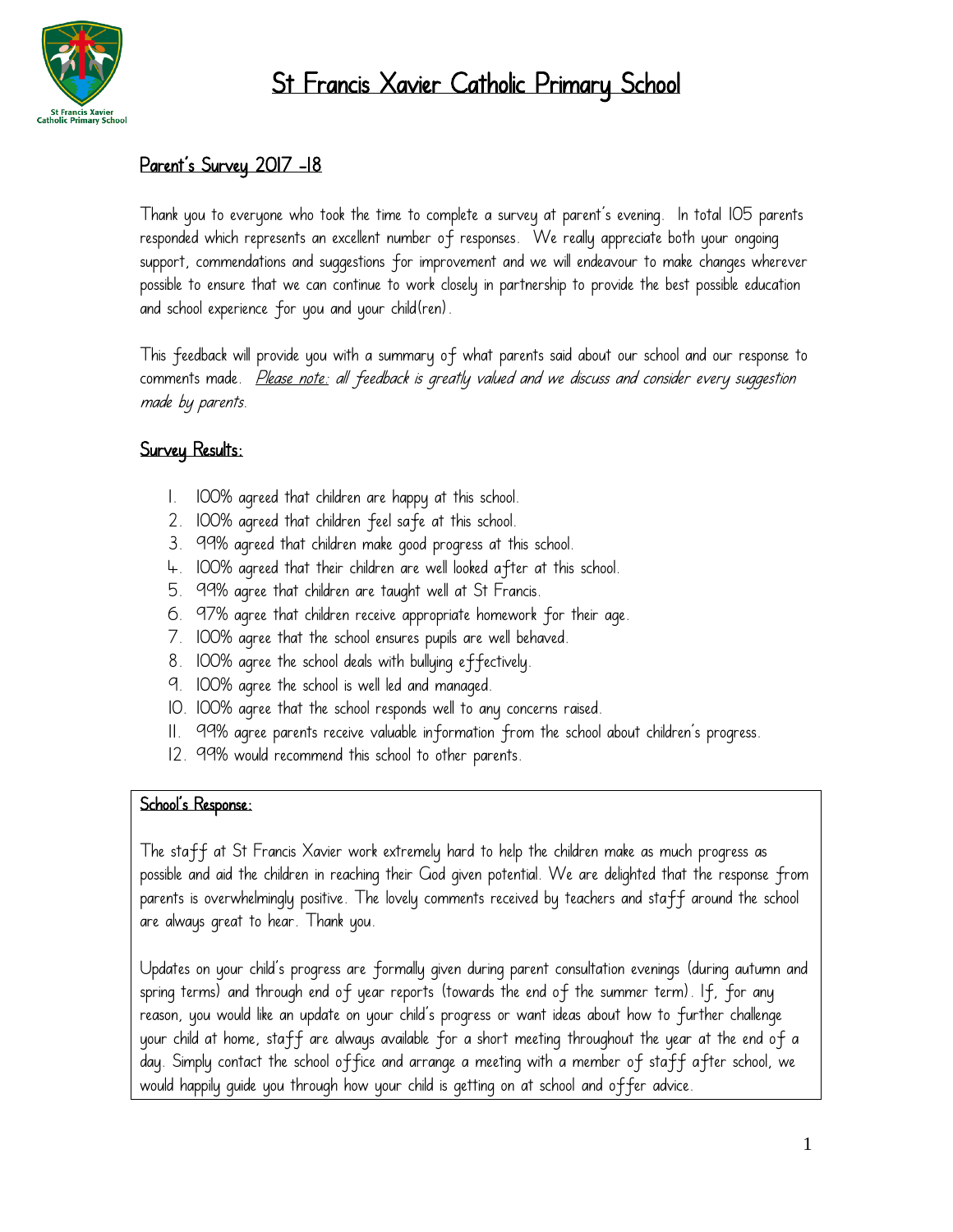#### School's Response:

There are always differing opinions from parents to the question of homework: the amount which is set and the difficulty of each task. Some parents have told us that homework is far too tough for their children and there is far too much set; others have the opinion that the homework set is not enough and the children should be completing more each week. Many feel that the homework set is in line with what their children need and the amount given is good.

Our aim at St Francis Xavier is to provide homework for the children that will support and challenge children and also help consolidate what they have learnt or provide help in what they will be learning about in the coming weeks. We also try to bear in mind the amount of work children do during the day and try to make sure we are not overloading the children with homework every day. We expect homework activities to take the children around 30 minutes to complete each week. We ask that at home, with parents, children are aided in learning new spellings and times-tables each day and also children are reading books at home. Home reading books are sent home for each child but the children are not limited to these books – any reading of books at home is greatly encouraged.

Can I also take this opportunity to remind parents requesting more homework that the school has invested in online software with this in mind. We have links on the school website to Mathletics, Oxford Owl and Skoolbo – logins have been given to every pupil – please ask a member of staff if you cannot find your child's. These sites are excellent for English and Maths and provide an opportunity for the children to further their understanding at home and challenge their knowledge.

# What the School does well:

Your feedback included:

- I am very happy with the school, teachers and support staff who work really hard to make sure our children make good progress and achieve their best.
- The school is excellent for encouraging good morals and hard work
- Encourages the children to work at their own ability
- I think the school is looking after pupils very well, ensures that behaviour is at a high level
- Communication with parents and finding solutions for concerning problems
- Mathletics, Skoolbo and the texting of the parents. Keeping us up-to-date and regular invites to different things
- Encourages equality
- Religious events
- Involving parents
- Assemblies and productions
- Supports and develops the catholic ethos
- Communicates effectively and provides a high standard of education
- Lovely support / family support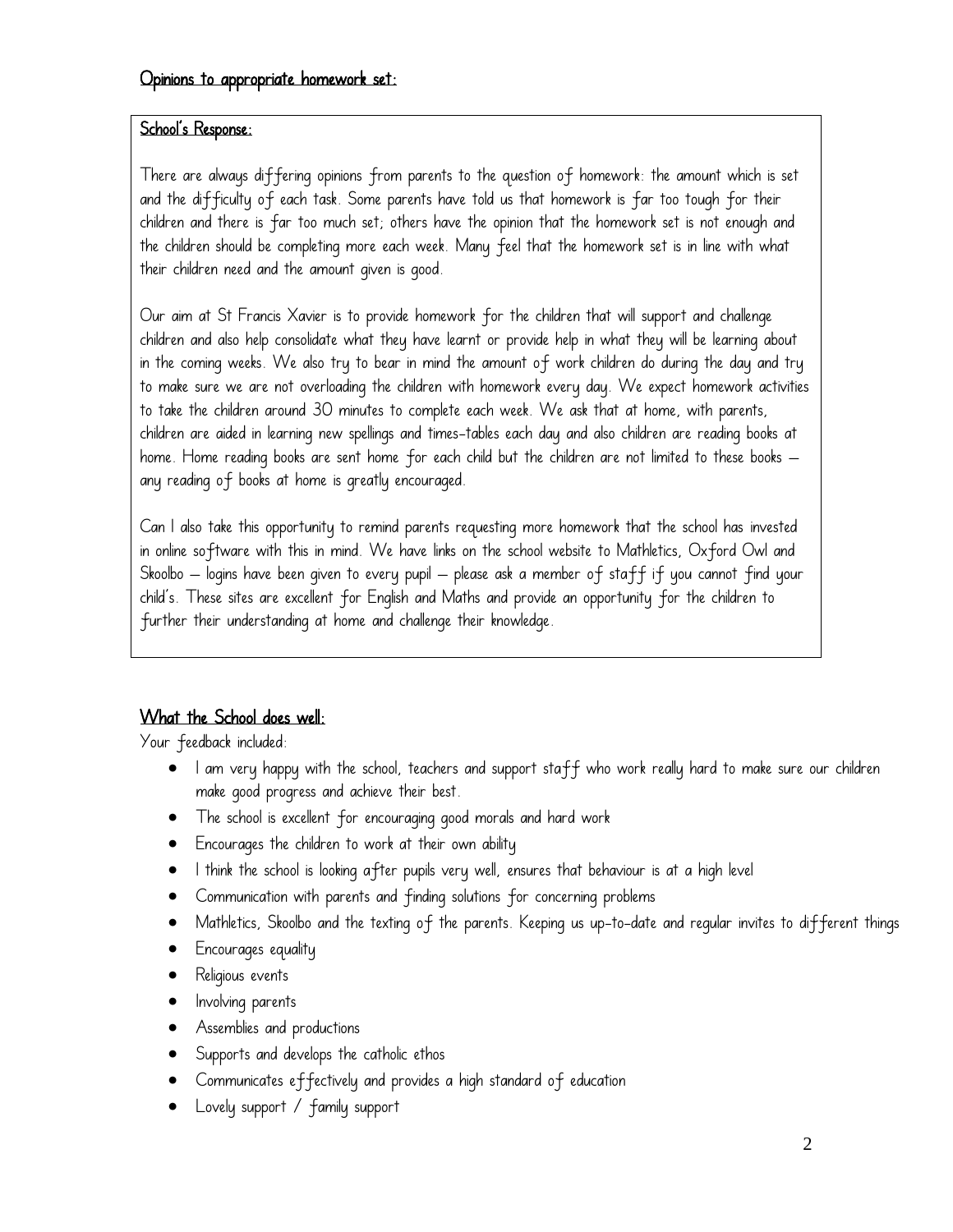- Teaches pupils to be respectful and to respect others. Aim to teach pupils to reach their best / targets work with parents
- The teaching level in this school is brilliant both the teaching in education and spiritually is outstanding
- Makes the child feel that they are part of a school family

#### School's Response:

We have provided a small selection of the positive comments parents have made to give a flavour of what you feel that the school does well. On behalf of all the staff we thank you for the kind words and with your help will continue to improve all that we do for all of our children.

### Family support / Learning / Provision you would like to see us develop at the school

You said:

- More musical instruments and sports activities
- More after school clubs specific to Maths and English
- Breakfast Club
- Spanish instead of French

### School's Response to some of the comments above:

We do provide a range of music opportunities for the children across the school, free of charge. All children have free music lessons (including all of Y3 learning the ukulele, all of Y4 learning the guitar, a number of children in KS2 learning to play the violin.) These are provided at a large cost to the school and with current financial pressures on schools it is hard to maintain the range of opportunities we provide in school.

Our choice of a foreign language to teach was made in consultation with the secondary schools that we feed into to ensure that children have continuity in what they are learning. It was agreed that French would be of the most benefit as it linked to the provision that most of our children would receive when starting secondary school.

We continue to provide a range of free afterschool clubs that are available for all children. Following parental requests for more variety of sports clubs we now offer one KS1 and one KS2 sports club run by external coaches that we have to charge parents for. Our homework club also runs each week for KS2 children. We will however endeavor to provide a wider range of clubs for children and will take your feedback on board when organizing this.

- If there are any other clubs that you would like to see us run or feel that you could help us to run then please come and talk to us to see if there is anything we can do to facilitate it happening.

We do already offer breakfast club provision (and afterschool care!) for all pupils through SinglePoint. Children can be dropped there in the morning and they are brought to school by the SinglePoint staff in time for the start of the school day. For more information please speak with the office staff at St Francis Xavier or pop in to SinglePoint.